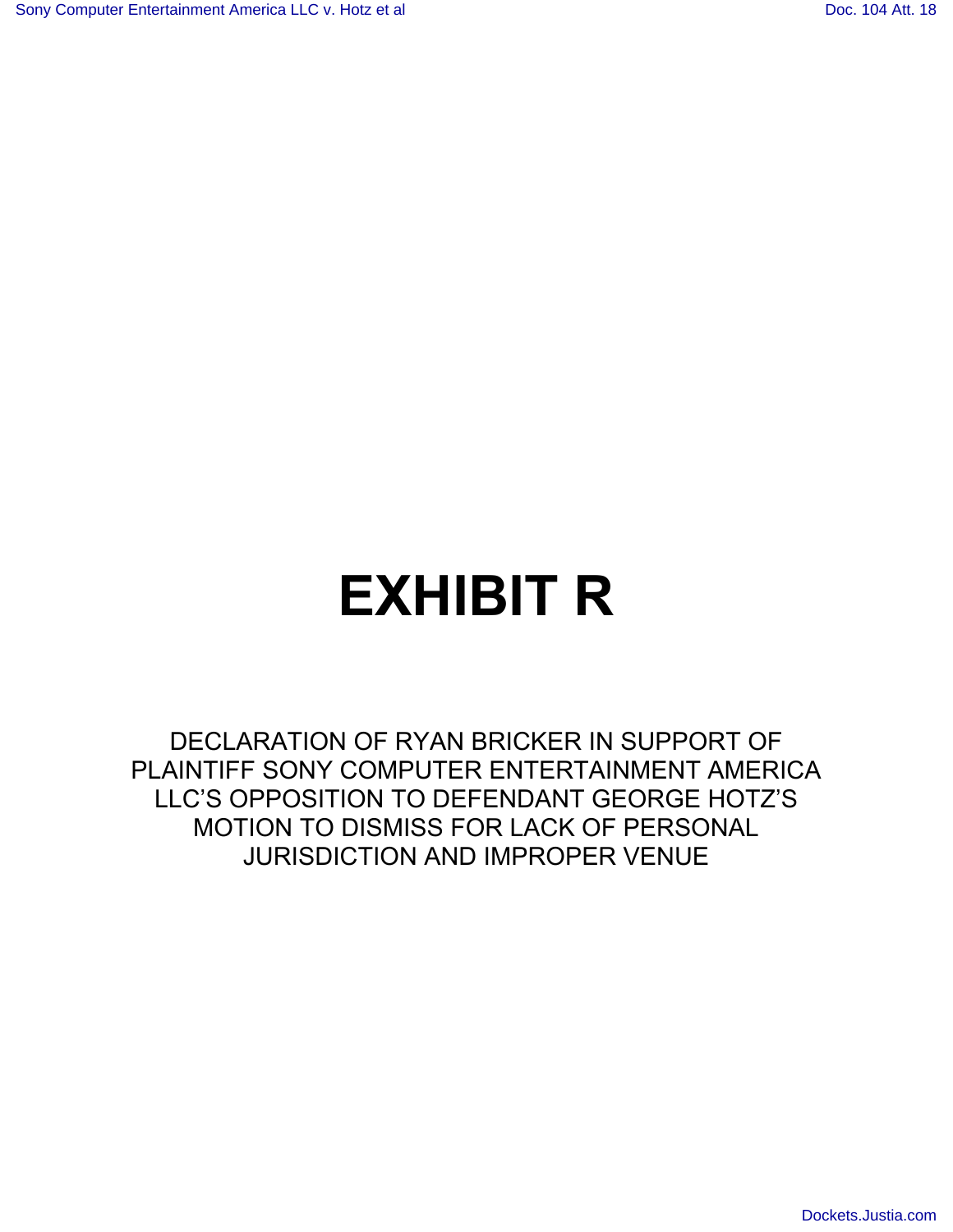**Home Corporate** About SCEA

# **About SCEA**

Sony Computer Entertainment America LLC (SCEA) is responsible for keeping PlayStation® growing and thriving in the United States, Canada and Latin America. Based in Foster City, California, SCEA serves as headquarters for all North American operations and is a wholly owned subsidiary of Sony Corporation of America Inc.

We make advanced hardware that enables the most talented developers to produce vanguard titles and set new standards in interactive entertainment. Our goal is to make a family of products that completely changes the definition of home entertainment. It doesn't matter if you're a hard-core gamer whose thumb calluses that can deflect machine gun fire or if you just love Blu-ray movies, PlayStation® entertainment products have something for you.

**Management Milestones PlayStation® Story Meet Our Customers**



## **PlayStation<sup>®</sup> Story**

 $L_0$ ng before there was such a thing as affordable CD-ROM gaming or 3D polygonal graphics, Sony Computer Entertainment Inc. (SCEI) set the nottop-humble goal of creating a gaming platform that would become as pervasive as the VCR and change the industry forever.

**Read the full story**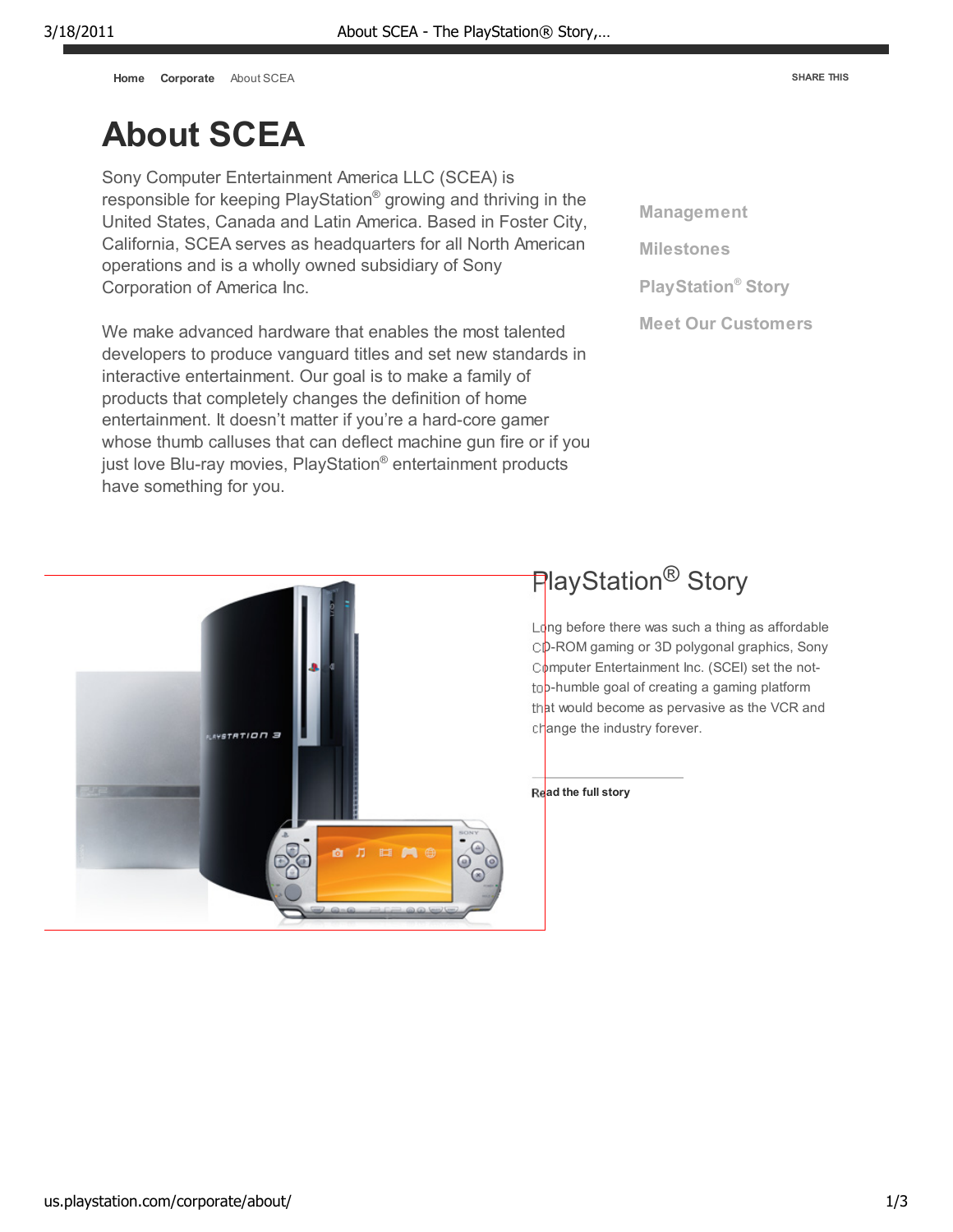#### Our Offices

Foster City CA San Diego CA Santa Monica CA Bend OR

**Get directions**



### Motion Capture

One of the most sophisticated Motion Capture studios in the world is nestled right in SCEA's San Diego campus. Vast as an aircraft hangar, the 120'x120' space is filled with 124 cameras and divided by a nonreflective, acoustic absorbing curtain that drapes from the 35ft ceiling. This high-tech partition enables the studio to offer the popular service of synchronous Motion Capture and audio recording.

With one side dedicated to multi person in game and stunt action, the other side is devoted to detailed facial and body capture with markers as small as 3mm. The walls are quilted with pillowed columns of soundproofing material that help to absorb the agonized screams of actors like Matt Delnegro and Mr. Nathan Drake himself,



Nolan North. Audio is a huge part of gaming, and the actors are making sure their pixilated counterparts sound appropriately tortured while getting shot in the guts in games like Resistance 2, the SOCOM series, and God of War.

**Learn More**

| Support                        | Corporate              | Community                     | <b>PS3™ SYSTEM UPDATE</b>      |
|--------------------------------|------------------------|-------------------------------|--------------------------------|
| <b>Knowledge Center</b>        | <b>About SCEA</b>      | <b>Forums</b>                 | 3.60                           |
| <b>Product Manuals</b>         | <b>Contact Us</b>      | PlayStation <sup>®</sup> Blog | GET UPDATE                     |
| <b>Warranty Information</b>    | <b>Careers</b>         | PlayStation <sup>®</sup> Home | PSP <sup>®</sup> SYSTEM UPDATE |
| <b>Register Your Product</b>   | <b>Press Releases</b>  | <b>RSS Feeds</b>              | 6.37<br>$\circ$                |
| <b>Information for Parents</b> | <b>Consumer Alerts</b> | <b>Events</b>                 | <b>GET UPDATE</b>              |